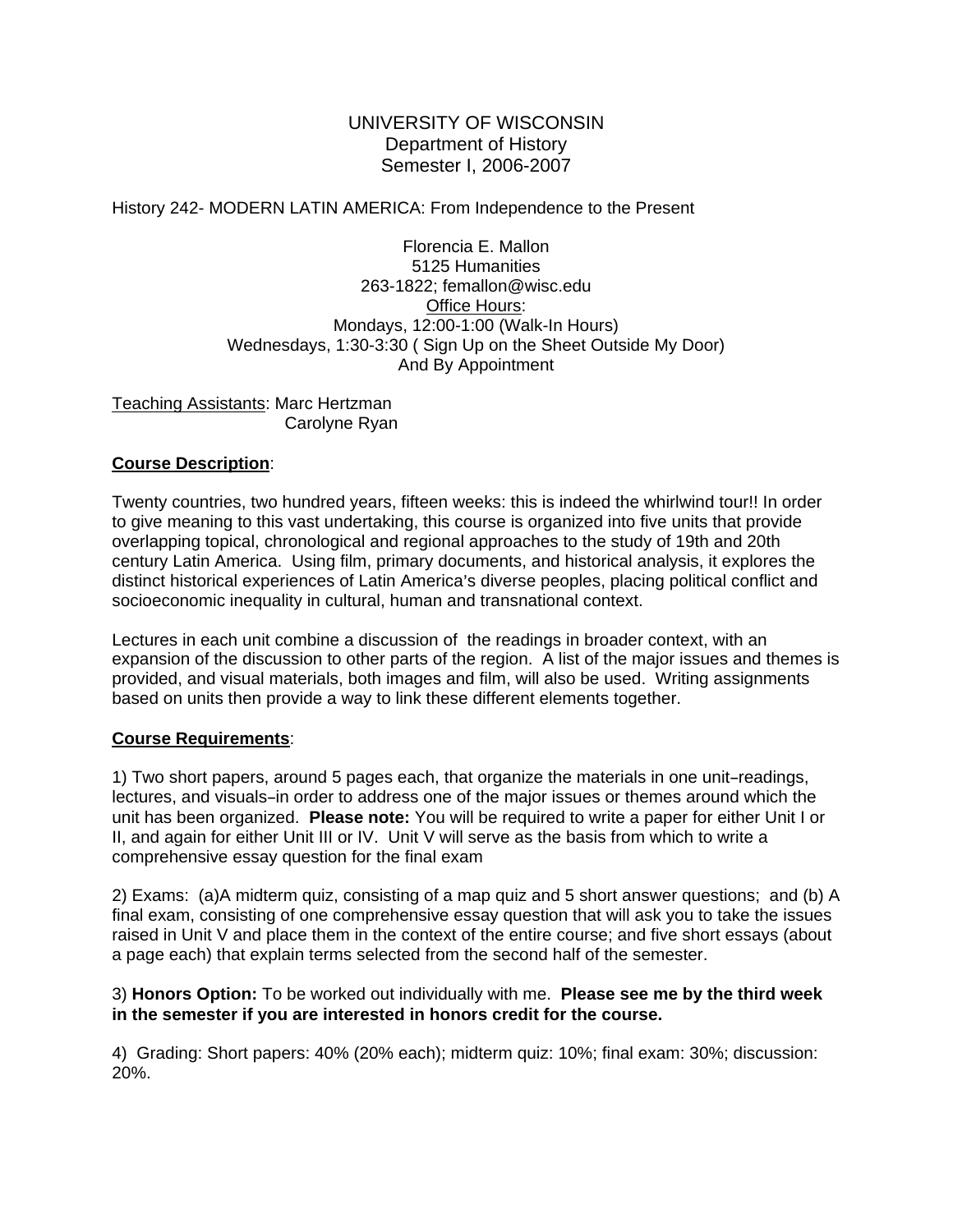## **Required Reading:**

**Please Note: The book has been ordered exclusively at Rainbow Bookstore Cooperative, 426 W. Gilman, 257-6050. It is also on three-hour reserve at the College Library in Helen C. White.** 

 Mallon, Florencia E., *Courage Tastes of Blood: The Mapuche Community of Nicolás Alío and the Chilean State, 1906-2001* (Durham: Duke University Press, 2005).

#### **There is also a xerox packet available at the Humanities Copy Center, 1650 Humanities Bldg., 263-1803; Hours M-F, 7:45-11:45 A.M., 12:30-4:00 P.M.**

## **A Statement on Grading Policy**:

1) Criteria for grading: in general, an assignment receives an A when it combines three things:

- Originality or a willingness to take intellectual and/or analytical risks;
- Command of the lecture and reading materials in the class and an effective use of these as evidence to back up your points;
- A writing style that is clear and grammatically correct so that it doesn't get in the way of the content of the paper.

2) Grading is not an exact science, and mistakes can be made. If you feel that you have been given a grade in error, you need to take the following steps, in the order listed:

- Reread your assignment. Sometimes what you think you argued did not entirely make it onto the page, and it's important to reread and make sure that your impression of what you said is actually what you did say.
- If after rereading you still feel that an error was made, see your TA and provide **specific examples** of what you feel you did not get credit for.
- Your TA will then reread the assignment, and will have three options: raise the grade, lower the grade, or leave it the same.
- If you still feel that you have not been given adequate credit for your work, you may ask the professor to read the assignment, once again providing specific examples of what you feel you did not get credit for. The professor will also have the options of raising, lowering, or leaving the grade the same.

3) Discussion counts for 20% of the overall grade, which means that a student who does not attend discussion section cannot get an A in the class, no matter how well s/he does on the rest of the assignments. Discussion grades are based on both attendance and participation, and your TA will share with you the specifics of his or her criteria of evaluation.

4) Policy for late assignments: A student who knows that an assignment will be late must get in touch with his or her TA a minimum of **48 hours** before the due date and time in order to negotiate an extension. Emergencies will be handled on a case-by-case basis. Assignments that are late without explanation will be docked a half-grade for each 24 hours they are late.

#### **SCHEDULE OF LECTURES, READINGS, AND WRITTEN ASSIGNMENTS: Please Note:**

a) With the exception of Week 1 (Labor Day) and Week 5 (Yom Kippur), Monday's lecture **will start with a general overview of the issues of the week that discusses the readings**  directly in context of the course, thus serving as a "warm-up" for discussion sections on **Monday and Tuesday.**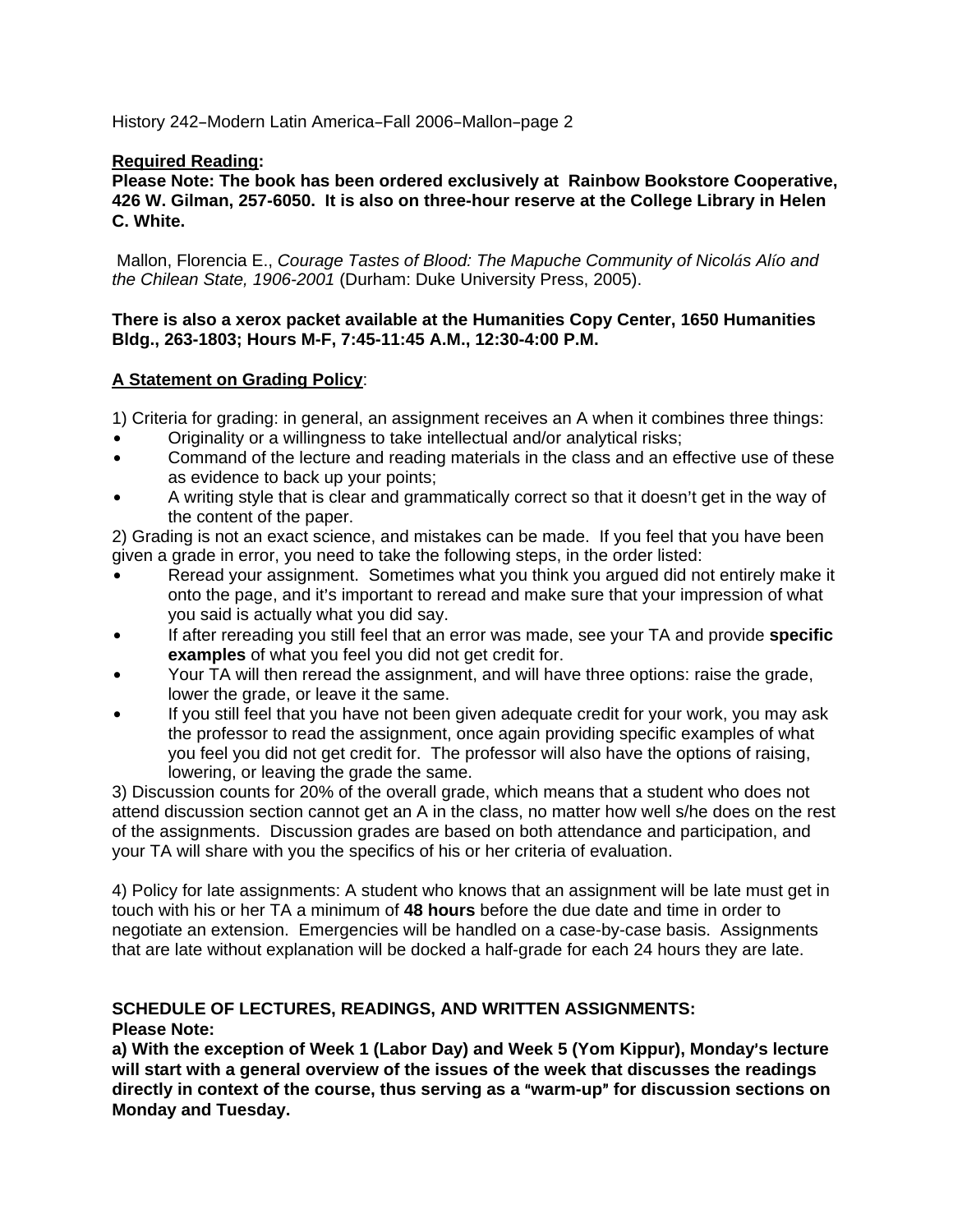**b)** With the exception of Week 6 (midterm) and Week 12 (Thanksgiving), Friday's lecture will include a "Friday Brunch" segment that incorporates images, sound, and video into **the themes of the week.** 

## **UNIT I- Rumors of Freedom, 1780-1898**

Week 1, 6-8 Sept.- Liberty, Fraternity and Equality?

Reading (Weeks 1 and 2 are discussed together in section, Week 2):

\*Laurent Dubois and John D. Garrigus, "Introduction: Revolution, Emancipation, and Independence," in *Slave Revolution in the Caribbean 1789-1804: A Brief History with Documents* (Boston/New York: Bedford/St. Martin's, 2006), pp. 7-42.

\* Document: City Council of Caracas, "Pardos in the Colony and Their Place," in John Lynch, *Latin American Revolutions, 1808-1826: Old and New World Origins* (Norman: University of Oklahoma Press, 1994), pp. 181-187.

Week 2, 11-15 Sept.- The Many Meanings of Independence, 1780-1850

Reading:\*Alberto Flores Galindo, "The Rebellion of Túpac Amaru," in Orin Starn, Carlos Iván Degregori and Robin Kirk (eds.), *The Peru Reader: History, Culture, Politics* (Durham: Duke University Press, 1995), pp. 147-56.

\* Document: José Antonio de Areche, "All Must Die!", in Starn et al., *Peru Reader*, pp. 157-61.

Week 3, 18-22 Sept- Race and Nation: A Caribbean Coda

Reading: \*George Reid Andrews, "An Exterminating Bolt of Lightning': The Wars for Freedom, 1810-1890," in Andrews, Afro-Latin America (New York: Oxford University Press, 2004), pp. 53-84.

\*Ada Ferrer, "A Raceless Nation," reproduced in John Chasteen and James Wood, *Problems in Modern Latin American History: Sources and Interpretations* (Lanham, MD: SR Books, 2005), pp. 142-48.

**\*Document:** José Martí, AMy Race (April 1893),@in *The America of José Martí: Selected Writings of José Martí*, Translated from the Spanish by Juan de Onís (New York: The Noonday Press, 1953), pp. 308-12.

## **UNIT II- Dilemmas of Development, 1810-1940**

Week 4, 25-29 Sept.-Growth vs. Development? The Negotiation of Markets and Subsistence Reading: **\***John Tutino, "The Revolution in Mexican Independence: Insurgency and the Renegotiation of Property, Production, and Patriarchy in the Bajío, 1800-1855," Hispanic American Historical Review, 78: 3 (August 1998), pp. 367-418.

**\*Document:** Juan Bautista Alberdi (Argentina), Ponciano Arriaga (Mexico), José Manuel Balmaceda (Chile): Three 19<sup>th</sup> century visions of development, in Benjamin Keen (ed.), *Latin American Civilization: History and Society, 1492 to the Present* (Boulder, CO: Westview Press, 1986), pp. 256-264.

**\*\*\*PAPERS FOR UNIT I DUE LATEST FRIDAY, SEPT. 29, AT 5 P.M.\*\*\***

Week 5, 2-6 Oct.- Export Production, Foreign Investment, and Neocolonialism Reading: **\***Frederick Stirton Weaver, *Latin America in the World Economy: Mercantile Colonialism to Global Capitalism* (Boulder, CO: Westview Press, 2000), pp. 66-90.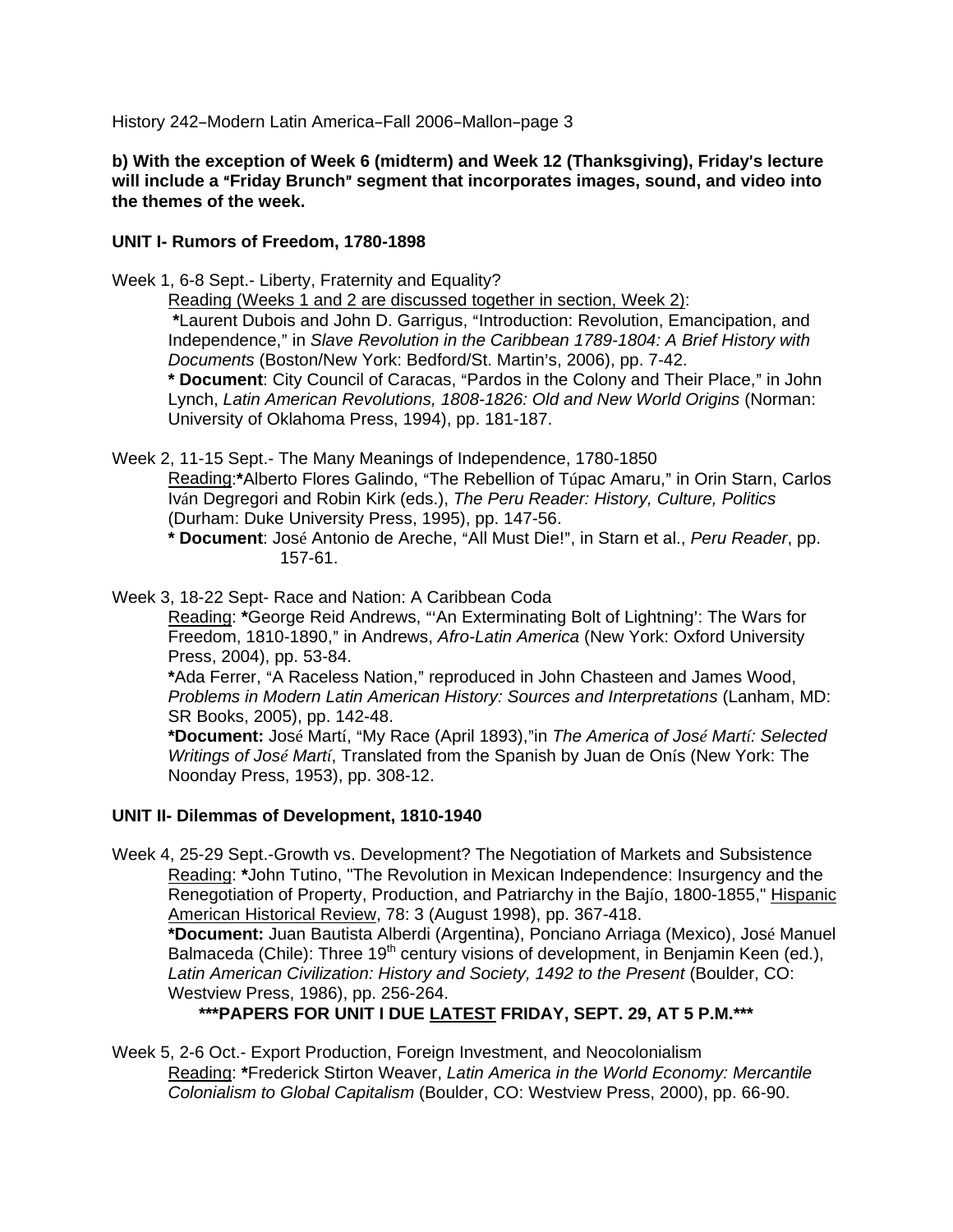\*Document: T. Esquivel Obregón, "Labor, Its Problems and Their Solution in Latin America," in Marrion Wilcox and George Edwin Rines (eds.), *Encyclopedia of Latin America* (New York: The Encyclopedia Americana Corporation, 1917), pp. 40-54. **\*Document**: C. Reginald Enock, *The Republics of Central and South America: Their Resources, Industry, Sociology and Future* (London: J.M. Dent and Sons, 1913), pp.503- 21.

Week 6, 9-13 Oct.- Policymaking and Economic Development: The Postwar Years Reading:**\***Albert O. Hirschman, *Journeys Toward Progress: Studies of Economic Policy-Making in Latin America* (New York: The Twentieth Century Fund, 1963), pp. xi-7, 227- 49.

\*Document: Raúl Prebisch, "Latin America: A Problem in Development," 1970/71 Hackett Memorial Lecture, Institute of Latin American Studies,University of Texas at Austin.

# **@@ MIDTERM IN CLASS ON FRIDAY, OCT. 13TH @@**

## **UNIT III- Competing Notions of Nation, 1840-1940**

Week 7, 16-20 Oct.- War and Popular Nationalisms

Reading:\*Andrews, "'Our New Citizens, the Blacks': The Politics of Freedom, 1810-1890," in Andrews, Afro-Latin America, pp. 85-115.

\*James E. Sanders, "'We the Undersigned, Citizens of the State': Three Forms of Popular Republicanism," in Sanders, *Contentious Republicans: Popular Politics, Race, and Class in Nineteenth-Century Colombia* (Durham, NC: Duke University Press, 2004), pp. 18-57.

\* Florencia E. Mallon, "Comas and the War of the Pacific," in Starn et al., *Peru Reader*, pp. 168-86.

**\*\*\*PAPERS FOR UNIT II DUE LATEST FRIDAY, OCT. 20, AT 5 P.M.\*\*\***

Week 8, 23-27 Oct. Eugenics and Positivism

Reading: *\** Martin S. Stabb, "The Sick Continent and Its Diagnosticians," in Stabb, *In Quest of Identity: Patterns in the Spanish American Essay of Ideas, 1890-1960* (Chapel Hill: University of North Carolina Press, 1967), pp. 12-33.

**\***Domingo F. Sarmiento, *Life in the Argentine Republic in The Days of the Tyrants; or, Civilization and Barbarism* (Orig. Ed.: 1868; Hafner Library of Classics, New York), pp. 56-90.

Week 9, 30 Oct.- 3 Nov.-From the Mexican Revolution to the Popular Front

Reading: **\***José Vasconcelos, *The Cosmic Race* (Orig. Ed. 1925), trans. Didier T. Jaén (Baltimore: The Johns Hopkins University Press, 1997), pp. 3-40, 81-97. Florencia E. Mallon, *Courage Tastes of Blood: The Mapuche Community of Nicolás Ailío and the Chilean State, 1906-2001* (Durham, NC: Duke University Press, 2005), pp. 1-33 (for background) and pp. 34-61 (for content).

## **UNIT IV- The Rise and Fall of the Activist State, 1940-1990**

Week 10, 6-10 Nov.- Populism

Reading: **\***Weaver, *Latin America in the World Economy*, pp. 117-46.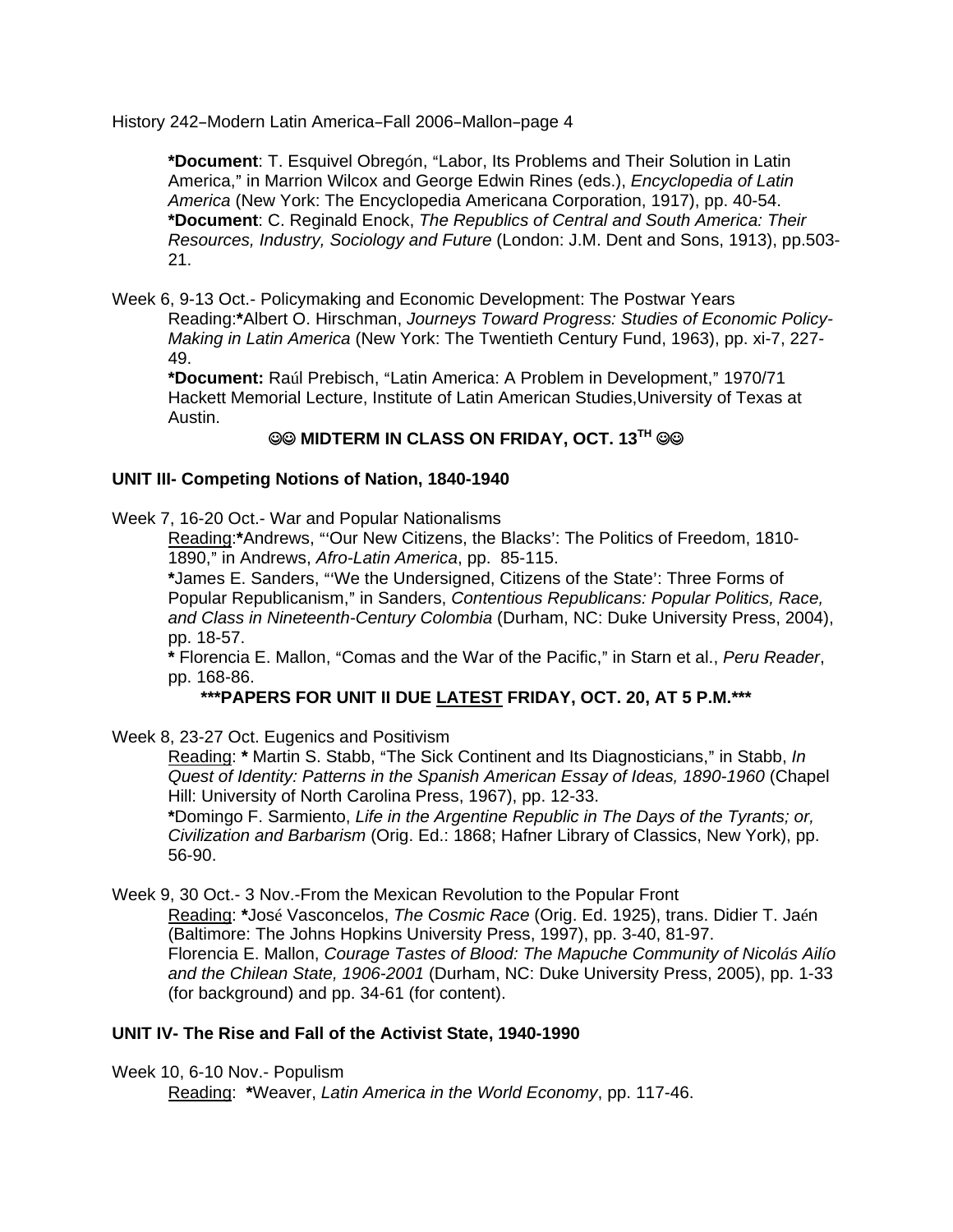Mallon, *Courage Tastes of Blood*, pp. 62-91.

**\***Excerpts, Eva Perón, Juan Perón, and Getúlio Vargas, in Chasteen and Wood, pp. 214- 222, 229-242.

## **\*\*\*PAPERS FOR UNIT III DUE LATEST FRIDAY, NOV. 10, AT 5 P.M.\*\*\***

Week 11, 13-17 Nov.- Revolution (I): Cuba and its Impact, 1959-1973

Reading: \*"Che Guevara on Revolution: Letter to Carlos Quijano, Editor of the Montevideo Weekly 'Marcha'," in Jay Mallin (ed.), "Che" Guevara on Revolution: A *Documentary Overivew* (Coral Gables, Florida: University of Miami Press, 1969), pp. 128-43.

\*Che Guevara, "The Essence of Guerilla Warfare," excerpt in Chasteen and Wood, pp. 253-258.

Mallon, *Courage Tastes of Blood*, pp. 92-135.

Week 12, 20-22 Nov.- Revolution (II): Central America, 1979-1990 Reading: **\***Víctor Montejo, *Voices from Exile: Violence and Survival in Modern Maya History* (Norman: University of Oklahoma Press, 1999), pp. 42-104.

## **UNIT V- Neoliberalism and its Discontents, 1973 to the Present**

Week 13, 27 Nov.-1 Dec.- Crisis, Repression and the Rise of the Free Market Reading: **\***Weaver, *Latin America in the World Economy*, 169-209 Mallon, *Courage Tastes of Blood*, pp. 136-183. **\*\*\*PAPERS FOR UNIT IV DUE LATEST FRIDAY, DEC. 1, AT 5 P.M.\*\*\***

Week 14, 4-8 Dec.- Free Trade and New Identities Reading: **\***Excerpts about NAFTA and the Zapatista Rebellion, in Chasteen and Wood, pp. 312-22. Mallon, *Courage Tastes of Blood*, pp. 184-248.

Week 15, 11-15 Dec.- The Pink Tide

Reading: **\****Understanding the Venezuelan Revolution: Hugo Chávez Talks to Marta Harnecker* (New York: Monthly Review Press, 2005), pp. 9-14, 105-36.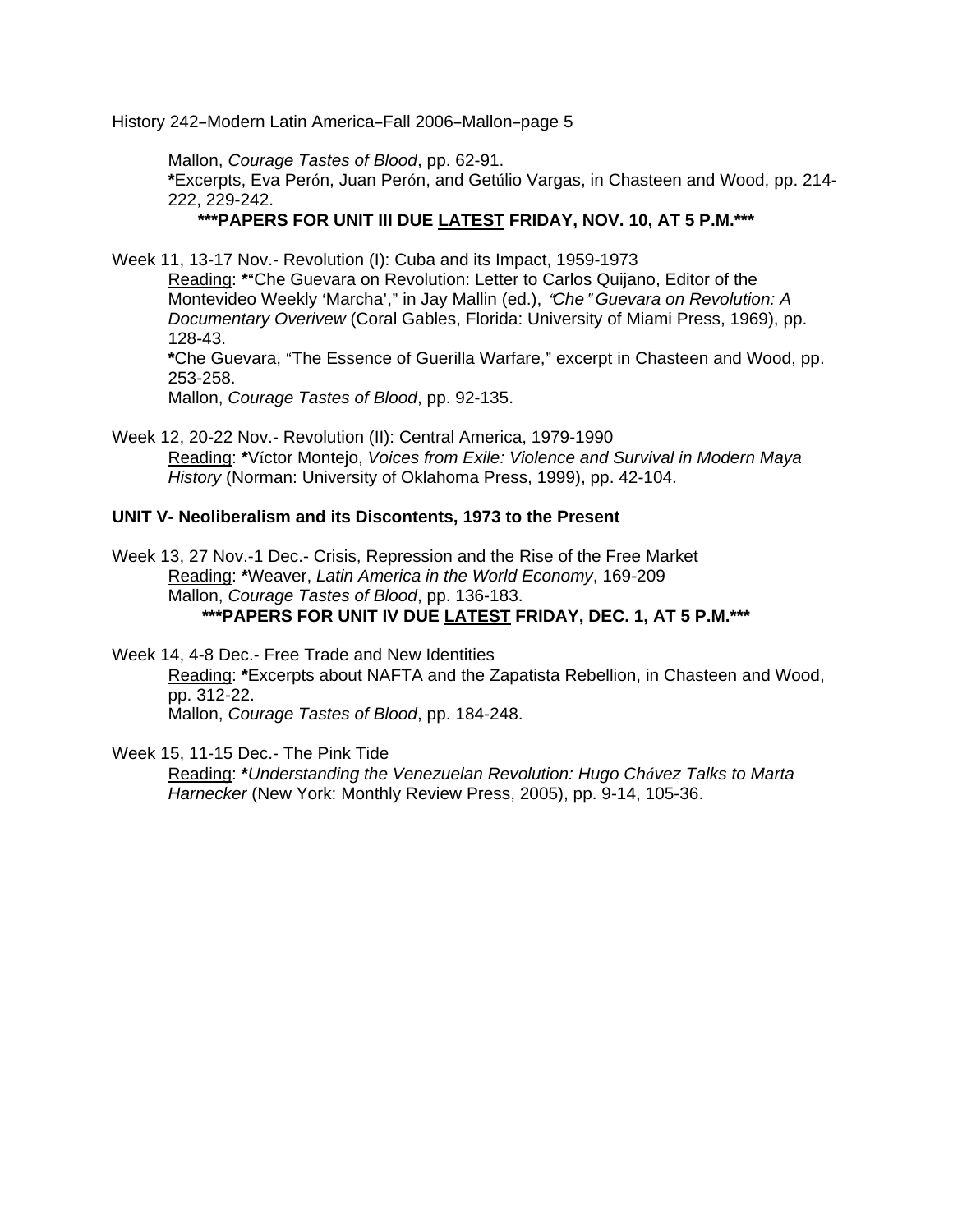# **LIST OF READINGS IN XEROX PACKET (In Order of Assignment)**

1) Laurent Dubois and John D. Garrigus, "Introduction: Revolution, Emancipation, and Independence," in *Slave Revolution in the Caribbean 1789-1804: A Brief History with Documents* (Boston/New York: Bedford/St. Martin's, 2006), pp. 7-42.

2) City Council of Caracas, "Pardos in the Colony and Their Place," in John Lynch, *Latin American Revolutions, 1808-1826: Old and New World Origins* (Norman: University of Oklahoma Press, 1994), pp. 181-187.

3) Alberto Flores Galindo, "The Rebellion of Túpac Amaru," in Orin Starn, Carlos Iván Degregori and Robin Kirk (eds.), *The Peru Reader: History, Culture, Politics* (Durham: Duke University Press, 1995), pp. 147-56.

4) José Antonio de Areche, "All Must Die!", in Starn et al., *Peru Reader*, pp. 157-61.

5) George Reid Andrews, "'An Exterminating Bolt of Lightning': The Wars for Freedom, 1810-1890," in Andrews, *Afro-Latin America* (New York: Oxford University Press, 2004), pp. 53-84.

6) Ada Ferrer, "A Raceless Nation," reproduced in John Chasteen and James Wood, *Problems in Modern Latin American History: Sources and Interpretations* (Lanham, MD: SR Books, 2005), pp. 142-48.

7) José Martí, "My Race (April 1893),"in *The America of José Martí: Selected Writings of José Martí*, Translated from the Spanish by Juan de Onís (New York: The Noonday Press, 1953), pp. 308-12.

8) John Tutino, "The Revolution in Mexican Independence: Insurgency and the Renegotiation of Property, Production, and Patriarchy in the Bajío, 1800-1855," Hispanic American Historical Review, 78: 3 (August 1998), pp. 367-418.

9) Juan Bautista Alberdi (Argentina), Ponciano Arriaga (Mexico), José Manuel Balmaceda (Chile): Three 19<sup>th</sup> century visions of development, in Benjamin Keen (ed.), *Latin American Civilization: History and Society, 1492 to the Present* (Boulder, CO: Westview Press, 1986), pp. 256-264.

10) Frederick Stirton Weaver, *Latin America in the World Economy: Mercantile Colonialism to Global Capitalism* (Boulder, CO: Westview Press, 2000), pp. 66-90.

11) T. Esquivel Obregón, "Labor, Its Problems and Their Solution in Latin America," in Marrion Wilcox and George Edwin Rines (eds.), *Encyclopedia of Latin America* (New York: The Encyclopedia Americana Corporation, 1917), pp. 40-54.

12) C. Reginald Enock, *The Republics of Central and South America: Their Resources, Industry, Sociology and Future* (London: J.M. Dent and Sons, 1913), pp.503-21.

13) Albert O. Hirschman, *Journeys Toward Progress: Studies of Economic Policy-Making in Latin America* (New York: The Twentieth Century Fund, 1963), pp. xi-7, 227-49.

14) Raúl Prebisch, "Latin America: A Problem in Development," 1970/71 Hackett Memorial